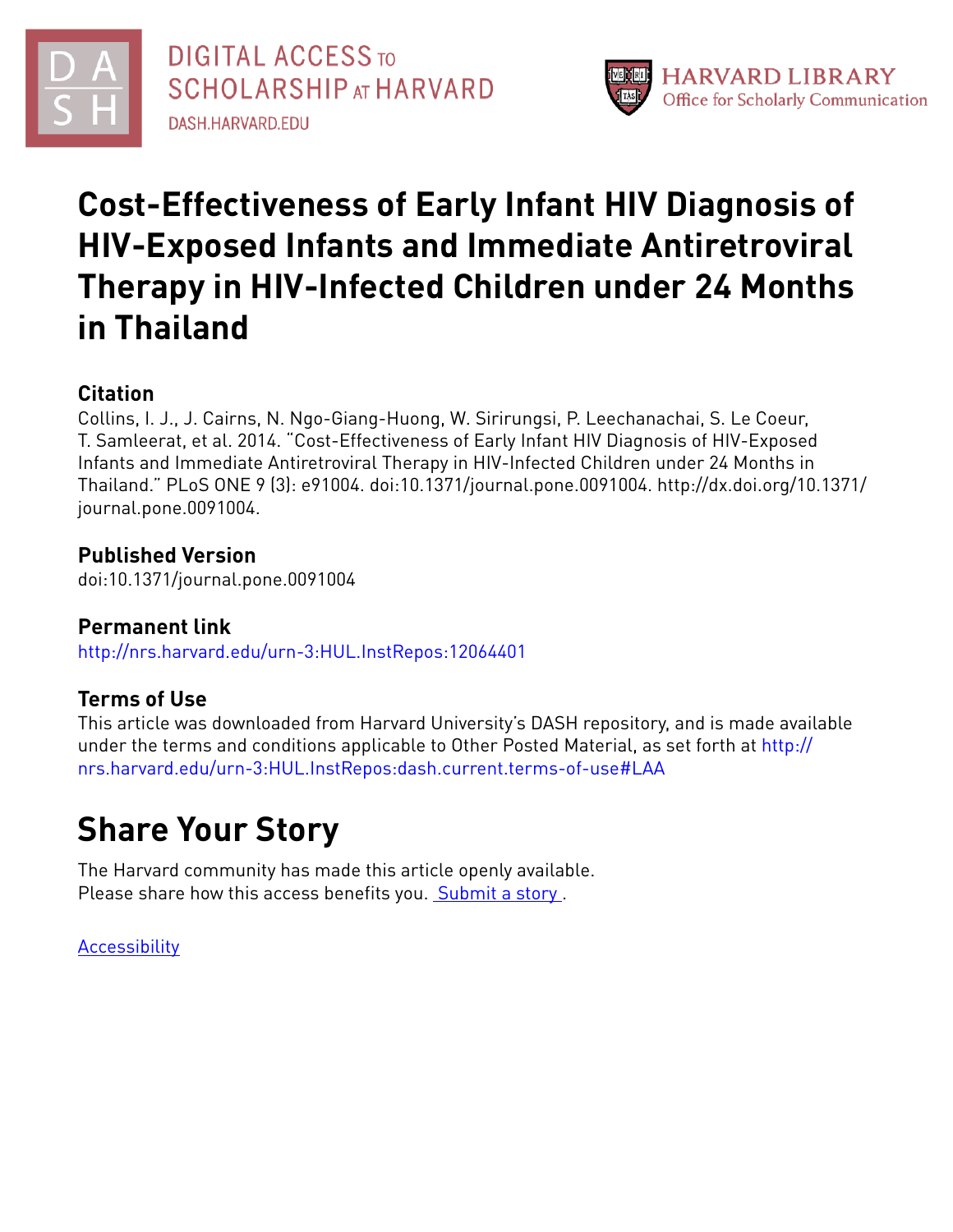# Cost-Effectiveness of Early Infant HIV Diagnosis of HIV-Exposed Infants and Immediate Antiretroviral Therapy in HIV-Infected Children under 24 Months in Thailand

Intira Jeannie Collins<sup>1,2,3</sup>\*, John Cairns<sup>4</sup>, Nicole Ngo-Giang-Huong<sup>2,3,5</sup>, Wasna Sirirungsi<sup>5</sup>, Pranee Leechanachai<sup>5</sup>, Sophie Le Coeur<sup>2,3,5,6</sup>, Tanawan Samleerat<sup>5</sup>, Nareerat Kamonpakorn<sup>7</sup>, Jutarat Mekmullica<sup>8</sup>, Gonzague Jourdain<sup>2,3,5</sup>, Marc Lallemant<sup>2,3,5</sup>, for the Programme for HIV Prevention and Treatment (PHPT) Study Team

1 Faculty of Epidemiology and Population Health, London School of Hygiene & Tropical Medicine, London, United Kingdom, 2 Institut de Recherche pour le Développement (IRD)-Programs for HIV Prevention and Treatment (PHPT), Chiang Mai, Thailand, 3 Department of Immunology and Infectious Diseases, Harvard School of Public Health, Boston, Massachusetts, United States of America, 4 Faculty of Public Health and Policy, London School of Hygiene & Tropical Medicine, London, United Kingdom, 5 Department of Medical Technology, Faculty of Associated Medical Sciences, Chiang Mai University, Chiang Mai, Thailand, 6 Unité Mixte de Recherche 196 Centre Français de la Population et du Développement (INED-IRD-Paris V University), Paris, France, 7 Paediatrics Department, Somdej Prapinklao Hospital, Bangkok, Thailand, 8 Paediatrics Department, Bhumibol Adulyadej Hospital, Bangkok, Thailand

### Abstract

Background: HIV-infected infants have high risk of death in the first two years of life if untreated. WHO guidelines recommend early infant HIV diagnosis (EID) of all HIV-exposed infants and immediate antiretroviral therapy (ART) in HIVinfected children under 24-months. We assessed the cost-effectiveness of this strategy in HIV-exposed non-breastfed children in Thailand.

Methods: A decision analytic model of HIV diagnosis and disease progression compared: EID using DNA PCR with immediate ART (Early-Early); or EID with deferred ART based on immune/clinical criteria (Early-Late); vs. clinical/serology based diagnosis and deferred ART (Reference). The model was populated with survival and cost data from a Thai observational cohort and the literature. Incremental cost-effectiveness ratio per life-year gained (LYG) was compared against the Reference strategy. Costs and outcomes were discounted at 3%.

Results: Mean discounted life expectancy of HIV-infected children increased from 13.3 years in the Reference strategy to 14.3 in the Early-Late and 17.8 years in Early-Early strategies. The mean discounted lifetime cost was \$17,335, \$22,583 and \$29,108, respectively. The cost-effectiveness ratio of Early-Late and Early-Early strategies was \$5,149 and \$2,615 per LYG, respectively as compared to the Reference strategy. The Early-Early strategy was most cost-effective at approximately half the domestic product per capita per LYG (\$4,420 in Thailand 2011). The results were robust in deterministic and probabilistic sensitivity analyses including varying perinatal transmission rates.

Conclusion: In Thailand, EID and immediate ART would lead to major survival benefits and is cost- effective. These findings strongly support the adoption of WHO recommendations as routine care.

**Citation:** Collins IJ, Cairns J, Ngo-Giang-Huong N, Sirirungsi W, Leechanachai P, et al. (2014) Cost-Effectiveness of Early Infant HIV Diagnosis of HIV-Exposed<br>Infants and Immediate Antiretroviral Therapy in HIV-Infected

**Editor:** Nicolas Sluis-Cremer, University of Pittsburgh, United States of America

Received November 22, 2013; Accepted January 30, 2014; Published March 14, 2014

Copyright: @ 2014 Collins et al. This is an open-access article distributed under the terms of the [Creative Commons Attribution License](http://creativecommons.org/licenses/by/4.0/), which permits unrestricted use, distribution, and reproduction in any medium, provided the original author and source are credited.

Funding: Grant support: The Global Fund to fight AIDS, Tuberculosis and Malaria (Thailand Grant Round 1 sub recipient PR-A-N-008); Institut de Recherche pour le Développement (IRD), France; International Maternal Pediatric Adolescents Aids Clinical Trials Group (IMPAACT); The National Institutes of Health, US (R01 HD 33326; R01 HD 39615); Ministry of Public Health, Thailand; Oxfam Great Britain, Thailand; United Kingdom Medical Research Council Doctoral Training Account Studentship for Intira Collins. The funders had no role in study design, data collection and analysis, decision to publish, or preparation of the manuscript.

Competing Interests: The authors have declared that no competing interests exist.

\* E-mail: jeannie.collins@ucl.ac.uk

#### Introduction

In 2011, there were an estimated 330,000 infants newly infected with HIV through mother-to-child transmission (MTCT), over 90% of whom were in sub-Saharan Africa and Asia [1]. Without antiretroviral therapy (ART), up to 50% will die by two years of age, in resource limited settings [2,3]. The scale up of ART has dramatically reduced HIV-related mortality in children [4–6]. However, the risk of early mortality on ART remains high among infants initiating therapy after presenting with symptoms or immunosuppression, with 14% to 27% deaths during the first year of therapy [7–9]. The landmark CHER trial in South Africa, which randomized asymptomatic HIV-infected infants with CD4.25% (at median of 7 weeks old) to immediate or deferred ART based on WHO 2006 clinical and immune criteria, reported a 76% reduction in mortality and 75% reduction in disease progression in the immediate ART strategy [10]. The WHO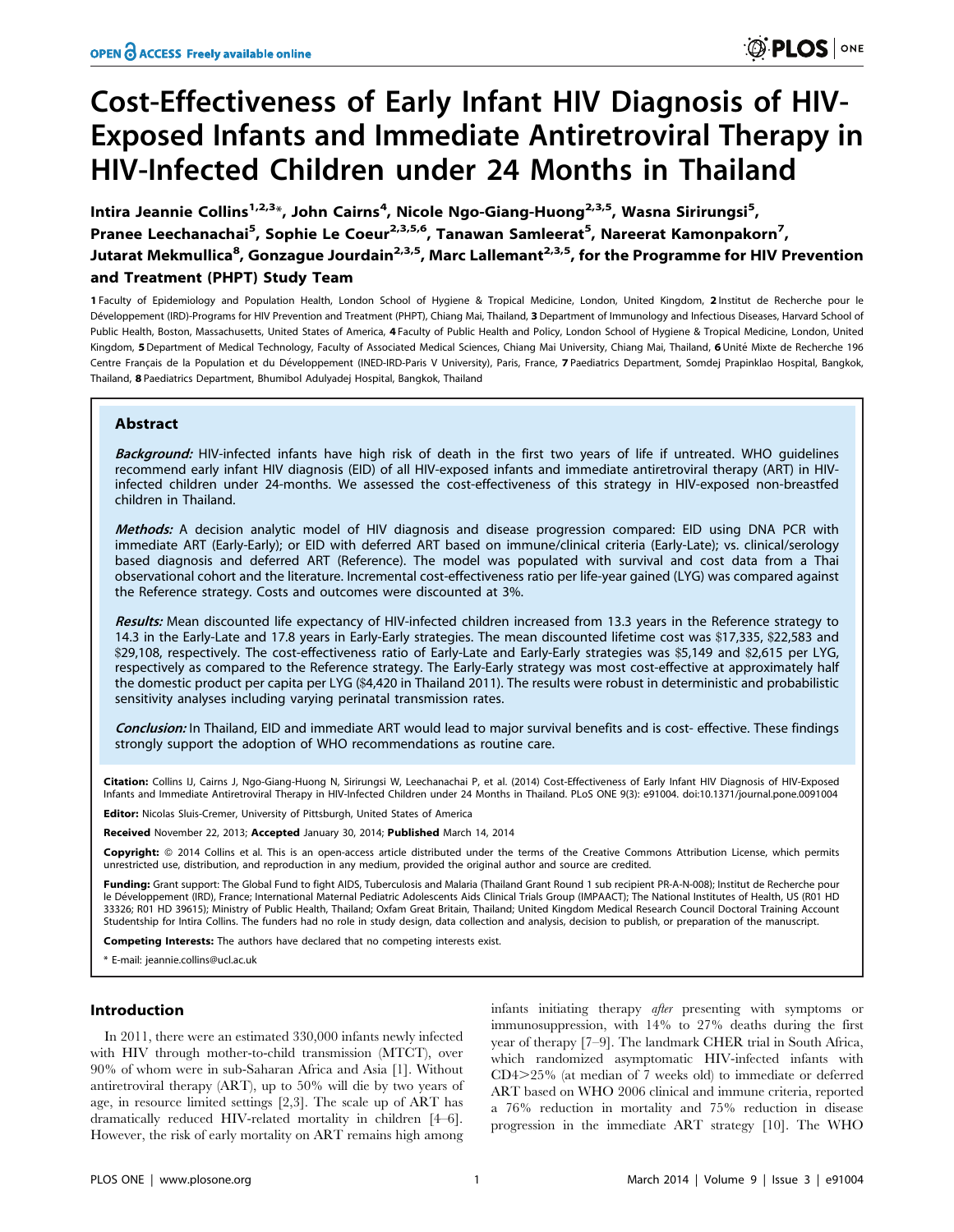

Figure 1. Decision tree for HIV diagnosis and treatment strategies. doi:10.1371/journal.pone.0091004.g001

guidelines were subsequently revised in 2008 to recommend immediate ART in all HIV-infected infants under 12-months, irrespective of clinical or immune status [11]. In 2010, this was extended to all HIV-infected children under 2-years [12] and in 2013, to all under 5-years [13].

Early initiation of ART during infancy, when risk of mortality is highest, requires access to early infant HIV diagnosis (EID) based on virologic assays (e.g. DNA PCR or RNA assays) rather than standard serology tests due to persistence of maternal anti-HIV antibodies for up to 18-months [11]. This requires access to a specialised laboratory and trained technicians. In 2011, it was estimated that only 28% of HIV-exposed infants in resource limited countries received EID within the first two months of life, as per recommendations [14], and coverage of ART among children eligible for treatment remains disproportionately low at 28% as compared to 57% among adults [1].

As part of the UN Global plan for the virtual elimination of paediatric AIDS through the scale up of prevention of MTCT (PMTCT) services, there is an urgent need to improve access to EID and ensure timely provision of ART in HIV-infected children. To date there are no data on the cost-effectiveness of early HIV diagnosis and treatment strategies in children in resource-limited settings to inform donors and policy makers facing competing public health demands.

This study examines the cost-effectiveness of EID of HIVexposed infants and immediate ART of HIV-infected children under 24-months in the Thai setting. Thailand was one of the first middle-income countries to pilot a national EID programme from 2007 [15].

#### Methods

We examined the cost-effectiveness, from the health care provider's perspective, of: (i) EID of HIV-exposed infants using DNA PCR and immediate ART in HIV infected children  $\leq$ 24months (Early-Early); (ii) EID and deferred ART based on clinical and immune criteria (Early-Late); as compared to (iii) clinical based diagnosis and serology at 18-months with deferred initiation of ART based on clinical and immune criteria (Reference). The reference strategy represented standard of care in Thailand up to 2007 and reflects the current status in many resource-limited settings without access to EID. The Early-Late strategy represented the intermediate stage where EID is provided but with deferred ART as per 2008 WHO guidelines, before the results of the CHER trial [16]. This reflects current practice in some settings expanding EID, where immediate ART is not implemented due to poor referral systems or lack of readiness of parents/caregivers [17]. The Early-Early strategy reflects the 2010 WHO recommendations for best practice [12]. This is similar to current Thai guidelines which recommend EID and immediate ART in HIV infected children  $\leq 12$ -months irrespective of immune/clinical status, although this has not yet been extended to all children  $<$  24 months [18].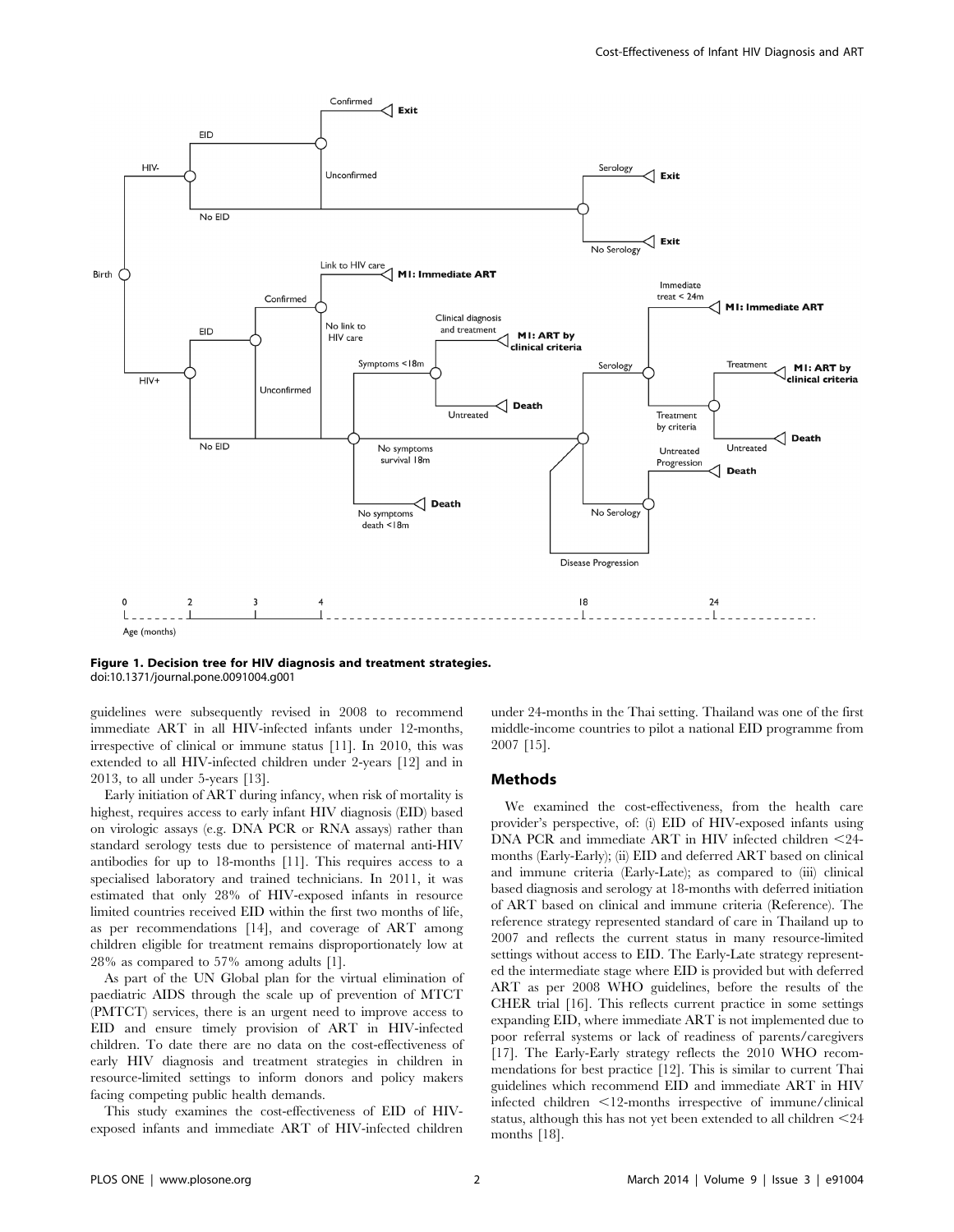#### Model Overview

We developed a cohort simulation model that incorporates data on perinatal transmission, natural history of HIV disease, treatment efficacy and cost of care from Thailand. The model was composed of a decision tree and a Markov model. The decision tree (Figure 1) presents the diagnostic component of the intervention and includes all HIV-exposed infants. The Markov model (Figure 2) presents the ART component of the intervention and includes only HIV-infected children initiated on therapy. Based on the current estimates in Thailand, we assumed a hypothetical cohort of 6,000 children born from HIV-infected mothers per year [14].

#### Decision Tree

HIV-exposed children entered the decision tree at birth with a probability of HIV infection through in-utero or intra-partum transmission. Post-partum transmission through breastfeeding was not considered as Thailand has very high coverage of formula feeding for this population.

Early HIV diagnosis was provided using DNA PCR on dried blood spots (DBS) with an assumed 100% sensitivity and specificity [19]. In the Early-Early and Early-Late strategies HIV-exposed children had probabilities of routine EID at 6–8 weeks of age, with confirmation EID as soon as possible in children who test positive (within one month). Among children who tested negative, the second confirmation test was conducted at 4 months [18]. HIVinfected children with confirmed diagnosis had monthly probabilities of: linkage to HIV care and initiation of ART (as per criteria in each strategy) or pre-ART death.

In the reference strategy, HIV-infected children had monthly probabilities of developing HIV symptoms; clinical diagnosis if  $\leq$ 18-months and serology thereafter; routine serology test at 18months; initiation of ART based on clinical criteria or pre-ART death. Due to incomplete coverage of EID and linkage to HIV care, a proportion of HIV-infected children in the early diagnosis strategies would revert to the reference strategy with probabilities of disease progression and clinical based diagnosis but with access to EID for confirmation of HIV-infection if  $\leq 18$ -months. The analytical time horizon for costs and life years among HIVinfected children in the absence of ART ran from birth until all children died or started therapy.

In all strategies, HIV-uninfected children were assumed to have the same probability of routine HIV diagnosis and exit the model at time of diagnosis or at 18-months if undiagnosed. They contributed only to the cost of EID and incurred no mortality as we assumed their survival to be unaffected by the different strategies.

#### Markov Model

HIV-infected children diagnosed and initiating ART entered the Markov model in one of the following three live states which represents their disease status at start of therapy:

- Asymptomatic/Mild:  $CD4>25\%$  if  $\leq 35$  months or  $CD4>$ 15% if  $\geq$ 36 months or Centre of Disease Control (CDC) clinical stage N or A
- Advanced: CD4 15–25% if  $\leq 35$  months, 7–15% if  $\geq 36$ months or CDC clinical stage B
- Severe: CD4 $\leq$ 15% if  $\leq$ 35 months,  $\leq$ 7% if  $\geq$ 36 months or CDC clinical stage C

The model was based on monthly cycles with a probability of remaining in the same health state, advancing to more severe health state or death. We assumed non reversibility of health states



Figure 2. Markov model for HIV diagnosis and treatment strategies. doi:10.1371/journal.pone.0091004.g002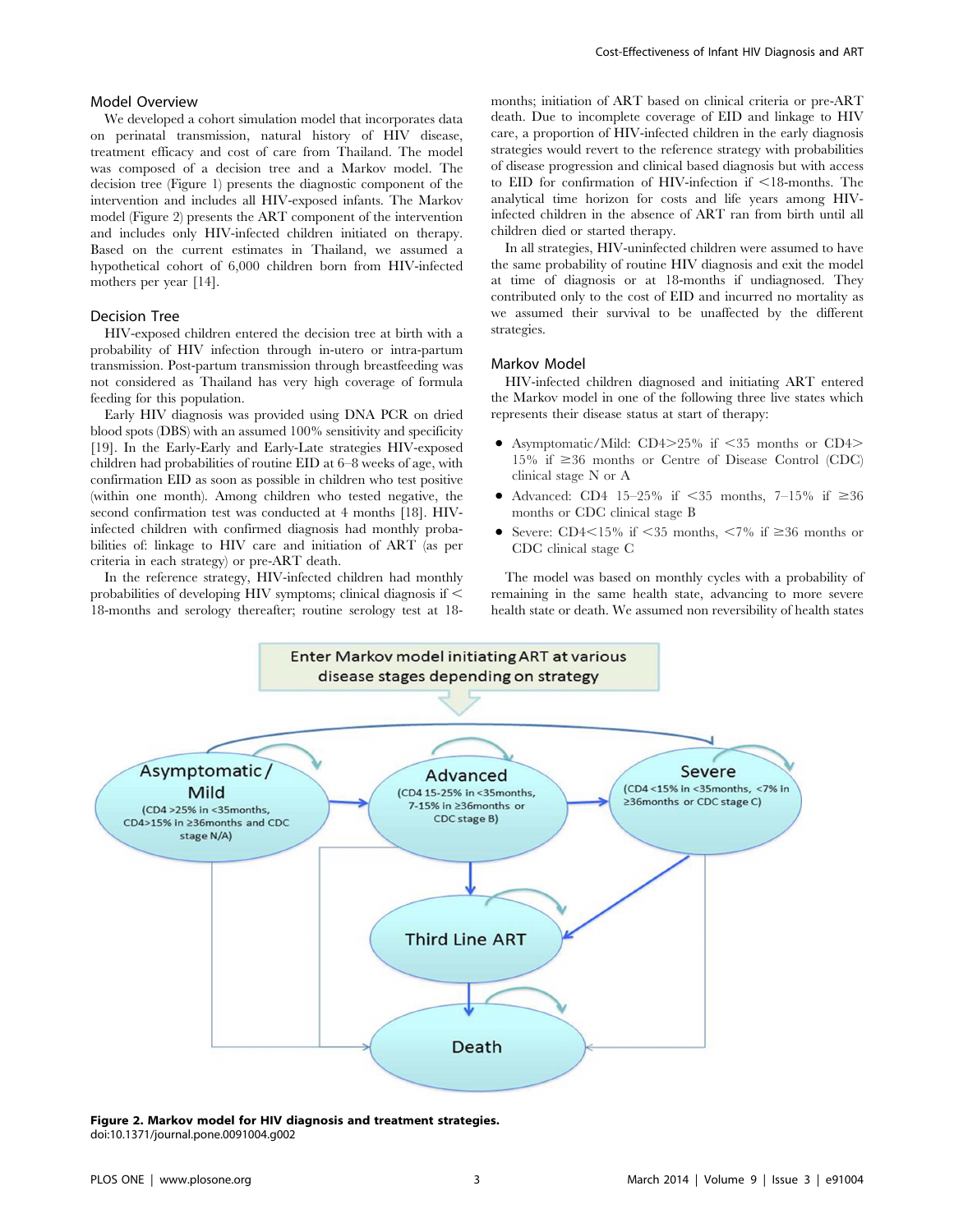as children starting ART at more advanced disease stage are at higher risk of mortality during the first year of therapy [4,6,9], have lower probability of long-term immune reconstitution and experience longer duration in immunocompromised state despite ART [20,21].

The probability of death on ART by health state was based on the PHPT cohort (NCT00433030) with a median 5-years of follow up on therapy (described below) [9], and extrapolated using a Weibull distribution. The model projected unrealistically high long-term survival on therapy, most likely due to lack of treatment failures and long-term mortality captured during the follow up time. To allow for this, we assumed that after five years of ART, children in the advanced and severe disease stage had a probability of failing their first and second line therapy and progressing to the 'Third line ART' state, with a higher risk of mortality to reflect the increased risk of sub-optimal adherence and viremia over time on therapy. Children in the asymptomatic/mild stage were assumed to experience disease progression before progressing to Third line ART. The Markov model ran for up to 40 years on ART.

#### Population

As much as possible the modelling was based on data from Thailand, primarily from the PHPT paediatric observational cohort study, which has been described elsewhere [9,22]. In brief, HIV-infected children were enrolled through two modes of entry. First was the Birth cohort, children born to HIV-infected mothers enrolled in clinical trials on PMTCT [23,24] received EID at birth and at 6 weeks, HIV-infected children initiated ART based on WHO 2006 immune/clinical criteria [16]. Second was the Referred cohort: children without access to EID, who were diagnosed after presentation with HIV symptoms or through routine serology testing  $\geq 18$  months, they also initiated ART based on immune/clinical criteria. Due to limited data on longterm survival based on the Early-Early diagnosis and immediate ART strategy as part of routine care, this was modelled based on data from the CHER trial [10].

#### Input Parameters

Key input parameters are shown in Table 1. Coverage of EID using DNA PCR on DBS were based on data from the Thai national EID programme [15,25].

#### Survival Estimates and Disease Progression

Survival among untreated HIV-infected children was based on natural history data from the Birth cohort with children censored at date of death, last seen alive or start of ART, whichever was earliest (Table S1 in File S1). Due to few children alive and untreated after 2-years of age, the survival estimates after 2-years were based on adult natural history survival [26].

Survival estimates in HIV-infected children receiving ART were based on the Birth cohort for the Early-Late strategy and the Referred cohort for the Reference strategy. In both strategies, risk of death was highest during the first year of therapy and declined to low levels thereafter. Risk of mortality was substantially higher in children initiated on ART based on clinical/immune criteria  $\leq$ 12-months old (rapid progressors) as compared to older children who survived infancy without ART (slow progressors). To reflect this we weighted the experience of two subgroups (under and over 12-months at start of ART) to create a base case (Table S2 in File S1). In the Early-Early strategy, where infants receive immediate ART upon diagnosis, it is unknown what proportion of children would have been rapid or slow progressors, and this is likely to vary across settings according to different distributions of in-utero and intra-partum transmission [26–29]. We assumed a 50:50 distribution and in sensitivity analysis we tested different distribution assumptions. In the CHER trial, the 76% risk reduction in mortality observed in the immediate treatment strategy was driven by the reduction in pre-ART death (among untreated children) which is captured in the decision tree. There was no evidence of a difference in mortality after the start of therapy [10], therefore no reduced risk of mortality on ART was applied to the early-early strategy of the Markov model. However, a risk reduction on disease progression was applied for the first 12 months of therapy to reflect the results of the CHER study's 40 weeks follow up after the start of immediate ART.

The distribution of disease stage at start of therapy in the Reference and Early-Late strategies was based on that observed in the PHPT cohort (Table 1). The distribution in the Early-Early strategy was based on the Birth cohort with the risk reduction in disease progression of 0.24 observed in the CHER study applied to children in the Advanced and Severe stages starting  $ART < 12$ months-old. Although CDC stage B and C and  $CD4<25\%$  were exclusion criteria in the CHER study, we wanted to allow for the natural disease progression in the pre-ART period to occur to avoid over-estimating the benefits of the intervention. Indeed, in the CHER trial, 22.5% of children were excluded from randomization  $\leq 12$  weeks old) due to advanced disease at screening  $(2.9\% \text{ CDC stage C}, 19.6\% \text{ had CD4} < 25\%), \text{ who may}$ still benefit from early treatment in routine care and therefore were included in the model.

#### Cost Parameters

The cost estimates used in this model are listed in Table 2. All costs were adjusted for inflation for Thailand up to 2011 and converted to US dollars using purchasing power parity (17.5 baht per international US dollar) [30]. As much as possible costs were based on data from the PHPT cohort (EID, hospitalization and ARV drug costs). The unit cost of EID was based on DNA PCR in-house assays [19], estimated at \$57.14 (1000 baht) per test including cost of initial investment in equipment, reagents, DBS, transportation costs (DBS transported by regular postal mail), human resources and maintenance of equipment [25]. Standard serology test was estimated at \$1 per test [31]. Mean cost of antiretroviral drugs (first, second and third line regimens) was based on annual average cost observed [19]. Cost of hospitalization of children on ART varied according to disease stage during the first year of therapy, and a mean cost thereafter [22]. The cost of pre-ART death was assumed to be equal to the cost of hospitalization during the first year of therapy of a child in the severe disease stage, as observed in adult studies [32]. We did not apply a cost of death on ART as we assumed this to be already incorporated in the hospitalization cost estimates.

### Model Validation, Cost-effectiveness and Sensitivity Analyses

Model validation was based on model projections of survival at 1 and 5 years of ART as compared to the PHPT cohort data for the Early-Late and Reference strategies.

The modelled costs and outcome, in terms of life years gained were discounted at 3% per year [33]. We report the projected discounted and undiscounted life expectancy per HIV infected child, discounted total programme costs and lifetime costs per HIV infected child were compared across the three strategies. The incremental cost-effectiveness ratio (ICER) was defined as difference in discounted total programme cost divided by difference in discounted total life years gained (LYG). An ICER of less than one times the Gross Domestic Product (GDP) per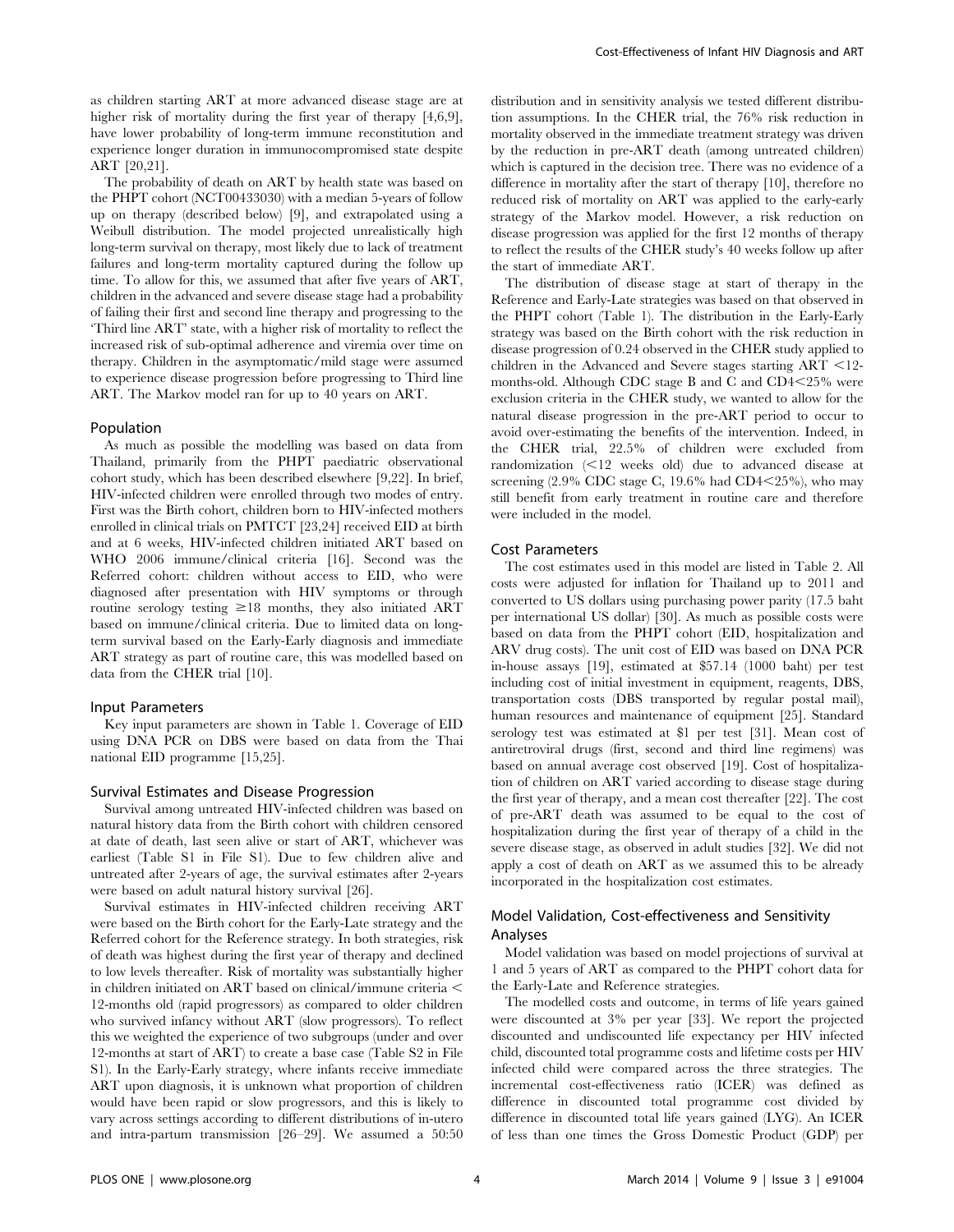#### Table 1. Input parameters.

|                                                                           | <b>Estimate</b>                          | <b>Distribution</b> | Source                                                                                            |  |  |  |
|---------------------------------------------------------------------------|------------------------------------------|---------------------|---------------------------------------------------------------------------------------------------|--|--|--|
| Perinatal HIV transmission and coverage of HIV diagnosis                  |                                          |                     |                                                                                                   |  |  |  |
| Rate of mother to child transmission<br>of HIV in Thailand                | 3.9% (95% Cl, 2.2-6.6)                   | Beta                | [36]                                                                                              |  |  |  |
| Coverage of early infant HIV diagnosis                                    | 68% (range 47-79).                       | Normal              | [15], Range [14]                                                                                  |  |  |  |
| Confirmation of EID                                                       | 78% (range 47-85)                        | Normal              | [15], Range [17]                                                                                  |  |  |  |
| Linkage to HIV care within 3 months of<br>early diagnosis                 | 73.1% (95% CI,64-82)                     | Beta                | $[25]$                                                                                            |  |  |  |
| Initiated ART within 3 months of linkage to HIV care                      | 85.4% (range 79-92)                      | Beta                | [25]                                                                                              |  |  |  |
| Coverage of clinical diagnosis $\leq$ 18 months among<br>symptomatic      | 80% (range 70-90)                        |                     | Assumption                                                                                        |  |  |  |
| Coverage of serology testing $>18$ months among<br>symptomatic            | 95% (range 90-97)                        |                     | Assumption                                                                                        |  |  |  |
| Coverage of routine serology testing at 18 months                         | 75.8% (range 70-80)                      |                     | [36], Range assumption                                                                            |  |  |  |
| Probability of developing symptoms when untreated (monthly)               |                                          |                     |                                                                                                   |  |  |  |
| Probability of developing symptoms <12-months<br>when untreated           | 6.4% (95% CI, 5.5-7.2)                   | Beta                | $[29]$                                                                                            |  |  |  |
| Probability of developing symptoms between<br>12-23 months when untreated | 3.2% (range, 2.8-3.6)                    |                     | Assumption based on half rate of $\leq$ 12 months.                                                |  |  |  |
| Distribution of disease stage at start of ART by strategy                 |                                          |                     |                                                                                                   |  |  |  |
| Reference strategy: Under 12 months; Over<br>12 months                    | A: 8%; 8%; B: 31%; 24%;<br>C: 62%; 67%   | Dirichlet           | PHPT Referred cohort                                                                              |  |  |  |
| Early-late strategy: Under 12 months; Over<br>12 months                   | A: 28%; 26%; B: 43%; 40%;<br>C: 28%; 34% | <b>Dirichlet</b>    | PHPT Birth cohort                                                                                 |  |  |  |
| Early-early strategy: Under 12 months; Over<br>12 months                  | A: 66%, 26%; B: 27%, 40%;<br>C: 7%, 34%  | Dirichlet           | Assumption: based on PHPT Birth<br>cohort* CHER study risk ratio 0.25<br>in $\leq$ 12 months [10] |  |  |  |
| Monthly probability of disease progression on ART                         |                                          |                     |                                                                                                   |  |  |  |
| Stage A to B                                                              | 0.43%                                    |                     | [61]                                                                                              |  |  |  |
| Stage A to C                                                              | 0.08%                                    |                     |                                                                                                   |  |  |  |
| Stage B to C                                                              | 0.14%                                    |                     |                                                                                                   |  |  |  |
| Stage B or C to third line after 5 years<br>of ART                        | 0.83%                                    |                     | PHPT cohort                                                                                       |  |  |  |
| Third line to death                                                       |                                          |                     | [62]                                                                                              |  |  |  |
| Risk reduction in disease progression                                     | 0.25 (95% CI, 0.15-0.41)                 |                     | $[10]$                                                                                            |  |  |  |

Note: EID; early infant HIV diagnosis, ART; antiretroviral therapy, CDC; centre of disease control. doi:10.1371/journal.pone.0091004.t001

capita for Thailand (US \$4,420 in 2011, [30]) was considered as cost effective [34].

We conducted deterministic univariate sensitivity analysis using the high and low estimates of key input parameters to assess the impact on the cost-effectiveness estimates. Best and worse-case scenarios were assessed using high and low estimates of perinatal transmission combined with current and high estimated costs of EID and ART.

Probabilistic sensitivity analysis taking into account uncertainty of all input parameters was conducted using a Monte Carlo simulation with 1,000 random draws from the specified parameter distribution. Cholesky decomposition of the variance-covariance matrices was used to capture correlation between coefficients in the regression model for mortality on ART [35]. The results are presented in cost-effectiveness acceptability curves which represent the probability of the interventions being cost effective at various willingness to pay thresholds. In addition, sub-group analyses were conducted to assess the cost-effectiveness of the interventions by varying levels of access to PMTCT services and risk of perinatal transmission.

## Results

#### Model Validation

Projected survival at 1 and 5 years of ART in the Reference and Early-Late strategy were compared to the survival estimates in the PHPT cohort according to age at start of therapy. Among children initiated on ART under 12-months old, the model projected poorer survival as compared to that observed in PHPT cohort, but projections were within the 95% confidence interval of the survival estimate, most likely due to the small sample size in this age group(Table S3 in File S1). Among children initiated on ART after 12-months of age, projected survival was within 2% of that observed in the PHPT cohort.

#### Projected Life Expectancy and Cost-effectiveness

In the reference strategy, the discounted life expectancy of an HIV-infected child was 13.3 years (undiscounted, 21.0 years), with a discounted lifetime cost of \$17,335 per child. In the Early-Late strategy, the life expectancy increased to 14.3 years (undiscounted 22.8 years), with a lifetime cost of \$22,583 per child. In the Early-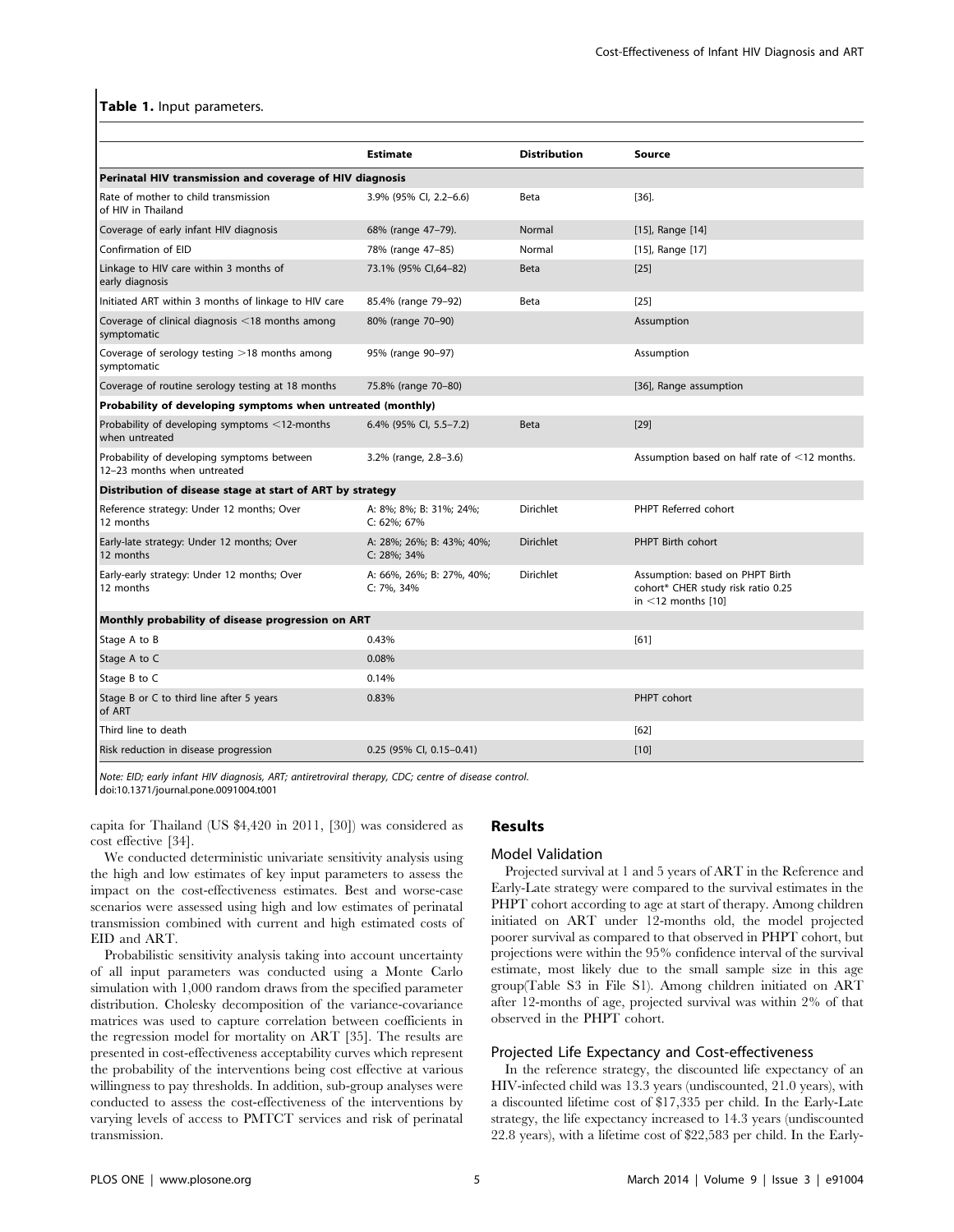#### Table 2. Cost parameters.

| Costs $(2011 \text{ US})$                                                                 | Unit cost                  | Source                          |
|-------------------------------------------------------------------------------------------|----------------------------|---------------------------------|
| Pre and post HIV test counselling                                                         |                            |                                 |
| HIV positive result<br>$$9.53$ (range $5.02-19.12$ )                                      |                            | $[38]$                          |
| HIV negative result                                                                       | $$3.61$ (range 2.06-10.24) |                                 |
| Cost of HIV diagnosis per test                                                            |                            |                                 |
| Early infant HIV diagnosis using DNA PCR and dried blood spots                            | \$57.14                    | $[25]$                          |
| HIV rapid test by serology                                                                | \$1                        | $[31]$                          |
| Mean cost of antiretroviral drugs per child per month                                     |                            |                                 |
| Mean cost during the first five years of therapy (includes first and second line therapy) | \$61.10 (SE 61.10)         | [63]                            |
| Mean cost after five years of therapy (includes first and second line therapy)            | \$86.30 (SE 86.30)         | [63]                            |
| Third line ART                                                                            | \$148.30 (SE 148.30)       | [63]                            |
| Laboratory monitoring on ART                                                              | $$26.09$ (SE 26.09)        | [52] and PHPT unpublished data. |
| Hospitalization during first year of ART in disease stage A or B                          | \$24.9 (SE 24.90)          | $[22]$                          |
| Hospitalization during first year of ART in CDC stage C                                   | $$43.0$ (SE 43.0)          | $[22]$                          |
| Hospitalization after first year of ART (all disease states)                              | \$5.20 (SE 5.20)           | $[22]$                          |

Note. All cost estimates were adjusted for inflation up to 2011.

doi:10.1371/journal.pone.0091004.t002

Early strategy, the life expectancy increased further to 17.8 years (undiscounted 29.1 years), with a lifetime cost of \$29,108.

The Early-Late strategy had an incremental cost-effectiveness ratio of \$5,149 per LYG as compared to the Reference strategy (Table 3). The Early-Early strategy had an ICER of \$2,615 per LYG compared to the Reference strategy and \$1,873 per LYG compared to the Early-Late strategy. The Early-Late strategy was extendedly dominated as compared to Early-Early strategy and therefore was not considered further (Figure S1 in File S1).

Based on the assumption of 6,000 HIV infected pregnant women delivering in Thailand per year and an overall risk of mother to child transmission of HIV of 3.9%, the total discounted programme cost was estimated at \$4.0 million in the Reference strategy and increases to \$6.8 million in the Early-Early strategy (Table 3). However, over 90% of the total cost of the Early-Early strategy was attributed to lifetime cost of ART for HIV infected children and less than 10% on the early infant HIV diagnosis component for all HIV-exposed infants.

#### Sensitivity Analyses

In univariate sensitivity analysis, the ICER of the Early-Early strategy was most sensitive to the discount rate, the cost of antiretroviral drugs, laboratory monitoring, cost of EID and rate of perinatal HIV transmission (Figure S2 in File S1). However, under all scenarios the ICER remained under \$4,500 per LYG. These results were supported by the probabilistic sensitivity analysis allowing for uncertainty of all model parameters, the cost-effectiveness acceptability curve show a 99% probability of the Early-Early strategy being cost effective at \$4,500 per LYG (Figure S3 in File S1).

In sub-group analyses, the cost-effectiveness of the Early-Early strategy was assessed according to varying levels of coverage of prophylaxis for PMTCT and risk of perinatal transmission as observed in Thailand [36]. The Early-Early strategy was most cost effective among children at highest risk of HIV infection, i.e. those who received no PMTCT, with 37.5% risk of perinatal transmission. The ICER of the Early-Early intervention in this population was \$2,248 per LYG as compared to the Reference strategy. With improved prophylaxis for PMTCT and reduced risk of perinatal transmission, the ICER increased slightly, but the

| <b>Programme model</b>                                      | Reference   | <b>Early-Late</b> | <b>Early-Early</b> |  |
|-------------------------------------------------------------|-------------|-------------------|--------------------|--|
| Cost of HIV Diagnosis & pre-ART death                       | \$23,754    | \$454,010         | \$458,433          |  |
| Cost of ART including hospitalization                       | \$4,009.804 | \$4,800,673       | \$6,314,682        |  |
| Total Cost (All children)                                   | \$4,033,558 | \$5,254,683       | \$6,773,115        |  |
| Total LY (HIV+child)                                        | 3.086       | 3,323             | 4.134              |  |
| Incremental cost-effectiveness ratio per LY over Reference  |             | \$5,149           | \$2,615            |  |
| Incremental cost-effectiveness ratio per LY over Early-Late |             |                   | \$1,873            |  |

Table 3. Cost and cost-effectiveness of the intervention strategies.

Note: Model assumes 6,000 children born to HIV infected mothers with a risk of HIV transmission of 3.9% and provision of lifelong ART among HIV infected children diagnosed and initiated on therapy. All costs converted to USD using purchasing power parity (17.5 baht per international US dollar). doi:10.1371/journal.pone.0091004.t003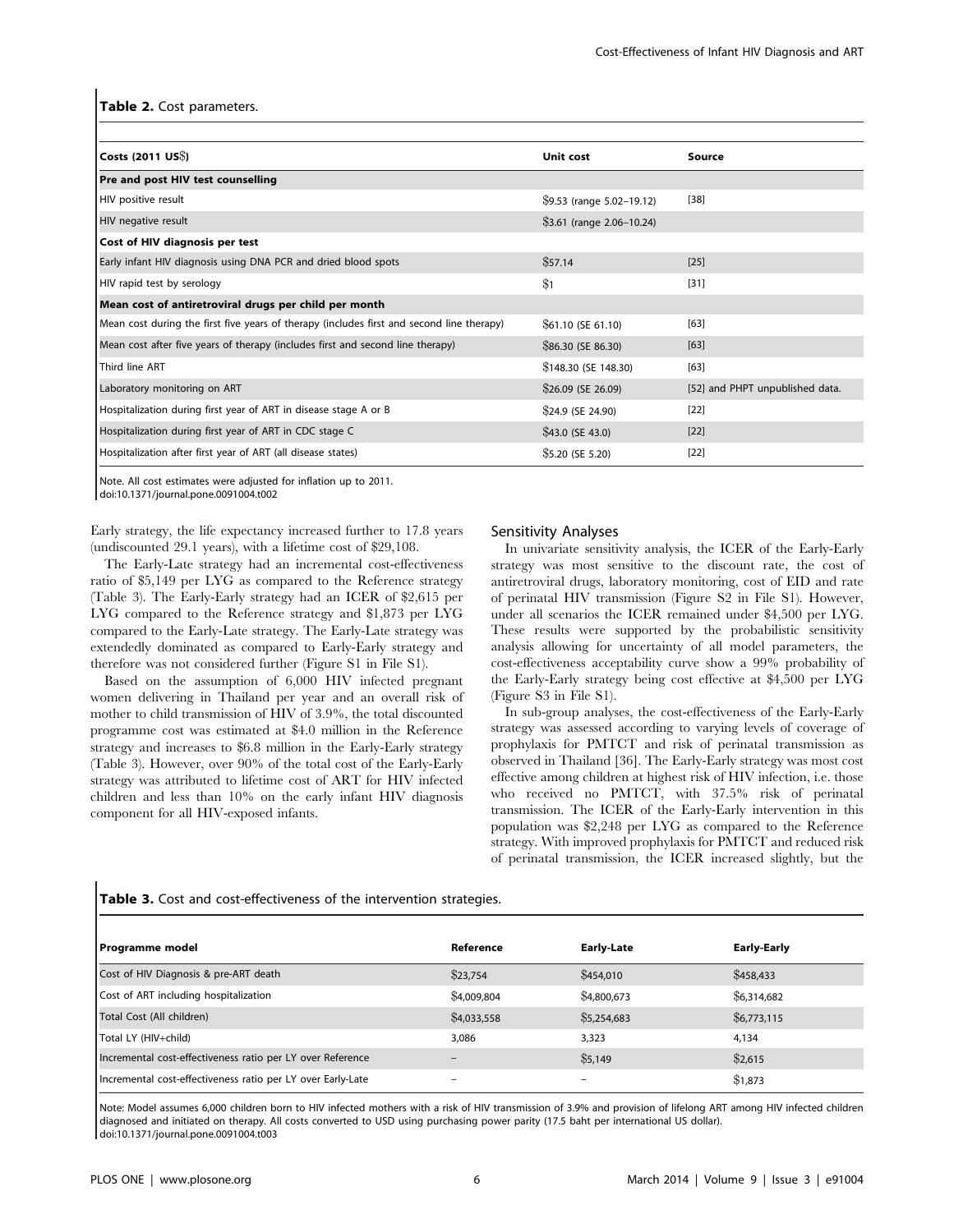

Figure 3. Cost-effectiveness acceptability curve of Early-Early versus Reference strategy by PMTCT prophylaxes and risk of perinatal transmission.

doi:10.1371/journal.pone.0091004.g003

Early-Early strategy remained cost effective as compared to the Reference strategy at under \$4,500 per LYG across all sub-groups (Figure 3).

In multi-way sensitivity analysis, we assumed the overall perinatal HIV transmission rate reduced to a target rate of 1.5% with the introduction of universal HAART for PMTCT [37], high estimates of EID coverage, confirmation and linkage to ART and current cost of EID and ART. In this scenario, the ICER increased to \$3,470 per LYG, while the total programme cost reduced to \$3.0 million due to fewer HIV-infected children requiring lifetime ART.

#### Discussion

In this study we modelled the survival and costs of providing EID using DNA PCR and immediate or deferred initiation of ART in HIV infected children aged  $\leq$ 24-months as compared to late HIV diagnosis based on clinical status or serology at 18 months and deferred initiation of ART based on clinical and immune criteria in the Thai setting. The EID and immediate ART strategy increased the discounted life expectancy of HIV infected children from 13.3 to 17.8 years, at an incremental costeffectiveness ratio of \$2,615 per LYG in the base case. This is approximately half of Thailand's GDP per capita and would be considered as cost effective under WHO recommendations [34].

Importantly, these estimates were made by converting all costs to US dollars using purchasing power parity (17.5 baht per international USD). If we had used market exchange rates (34.3 baht per USD) as in other studies [38], with the rationale that the majority of costs are attributed to imported antiretrovirals and laboratory assays that are subject to market exchange rates, then the Early-Early strategy would have even lower incremental costeffectiveness ratio and lower programme costs (Table S4 in File S1).

The benefits of the Early-Early strategy were observed in two main areas. Firstly, EID and immediate ART minimized the period in which HIV-infected children were untreated during infancy, resulting in a halving of pre-ART deaths from 42% in the Reference strategy down to 21% in the Early-Early strategy. This figure is not lower due to existing gaps in EID coverage and referral of HIV infected infants for ART initiation (data not shown). Second was the reduction in early mortality on ART due to fewer children initiating therapy at advanced disease stage. The cost-effectiveness estimate of this strategy is likely to be underestimated as we assumed the benefit of immediate ART in reducing disease progression would only persist for the first year of therapy, based on the follow up duration of the CHER trial. It is likely that the benefits are longer lasting due to the preservation of the immune system; children are better able to maintain good long-term immunologic response to ART as reported in observational cohorts of infants who initiated therapy during the first 3 months of life while asymptomatic in Europe and the US [39,40]. Furthermore, we have not taken into account the benefits of averting damage to cognitive function and neurological development among children who progress to advanced disease when left untreated[41–44], nor have we included the benefits in terms of quality of life, of accessing early infant HIV diagnosis among HIVuninfected infants.

The Early-Late strategy where EID was provided but ART deferred till after meeting clinical and immune criteria, as conducted in the PHPT birth cohort prior to WHO 2008 guidelines, was less cost effective when compared to the Reference Strategy. It resulted in a limited increase in the discounted life expectancy of HIV infected children (from 13.3 years in the reference strategy to 14.3 years). This is most likely due to the limited impact on reducing pre-ART deaths among infants who have high risk of rapid disease progression and death even at high CD4% [45], with no prior signs and symptoms [10,29]. In addition, infants who initiate therapy after disease progression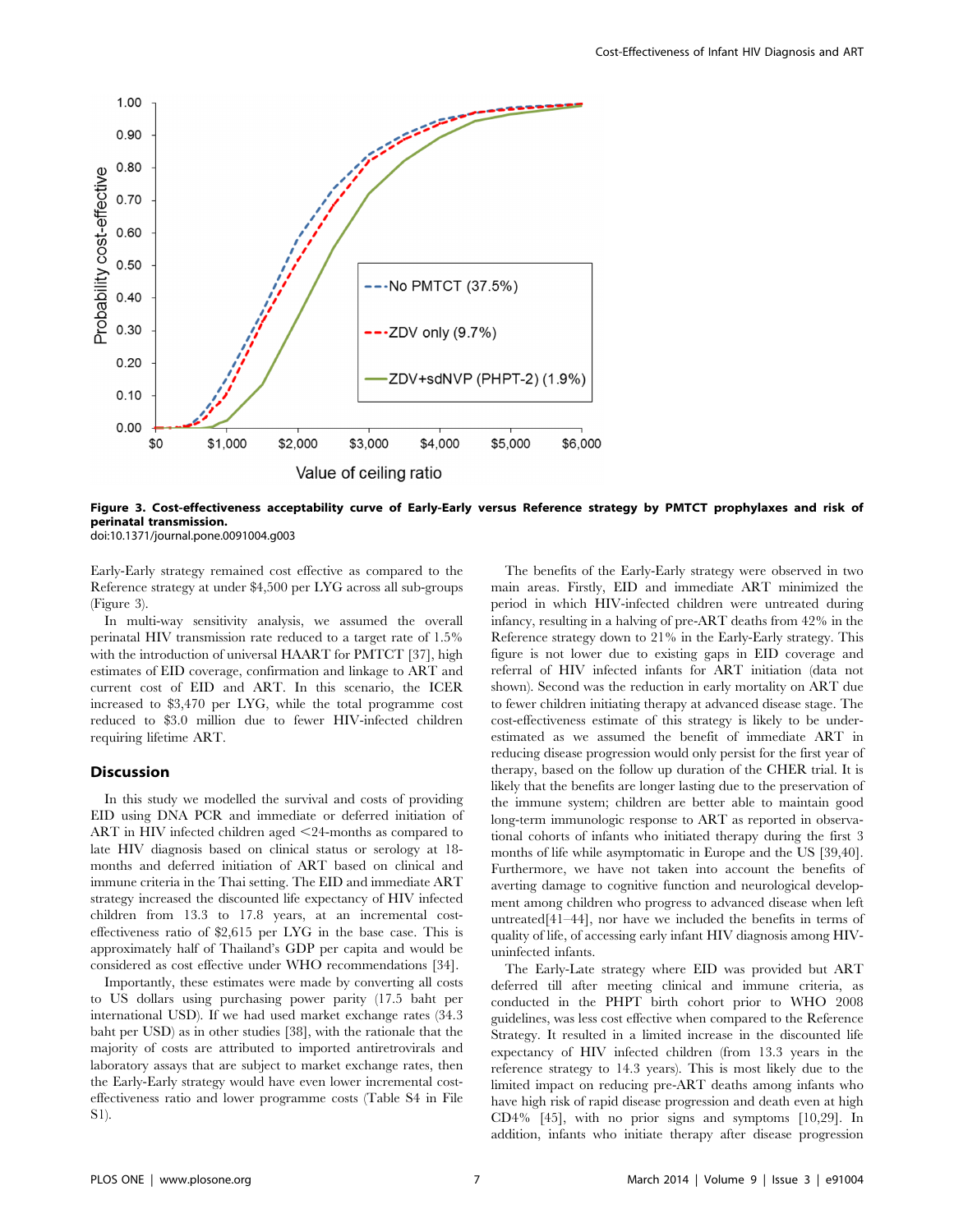remain at higher risk of mortality despite ART [7–9]. This highlights the importance of effective referral of HIV-infected infants as soon as they are diagnosed for immediate ART to maximize the potential benefits of early treatment.

To our knowledge, this is the first cost-effectiveness evaluation of early infant HIV diagnosis and different treatment strategies in children. Previous studies have examined the cost and acceptability of early HIV diagnosis using DNA PCR in low- and middleincome countries [17,46,47]. One study examined the costeffectiveness of early infant HIV diagnosis using rapid antibody tests and clinical examination, primarily to screen out HIVuninfected children at minimal cost, however that strategy had poor specificity among infants under 6 months and only assessed the cost-effectiveness per correct diagnosis and did not consider provision of ART for infected children [48]. An economic substudy in the CHER trial reported that cost of earlier provision of ART to asymptomatic infants was more than offset by the reduced cost of inpatient care as compared to the deferred ART strategy, but did not include the cost of early HIV diagnosis of all exposed infants [49].

While there is a growing body of literature on the costeffectiveness of different treatment strategies in HIV-infected adults [50], there are only two comparable studies on HIV care in children. One was on the cost-effectiveness of cotrimoxazole prophylaxis for prevention of opportunistic infections in untreated HIV infected children in Zambia (\$74 per LYG) [51]. The second was on cost-effectiveness of virological monitoring and provision of second line therapy in HIV infected children in Thailand (\$3,393 per year of virological failure averted) [52]. The latter is not directly comparable to our study as we assumed that HIV infected children on ART received routine CD4 and virological monitoring every 6 months and had access to second and third line regimen upon treatment failure as per national guidelines [18]. Based on these assumptions, the addition of EID and immediate treatment in all HIV-infected children  $\leq$ 24-months was costeffective, and is likely to be affordable in the Thai setting. Importantly, if the rate of mother-to-child transmission continues to decline further with introduction of HAART for PMTCT and more extensive provision of HAART to HIV-infected adults (including women during time of conception and pregnancy) [53], then the total programme cost of this strategy is likely to decrease over time as fewer children are infected and require lifelong treatment which accounts for over 90% of the programme costs.

In addition, on-going developments in low cost HIV laboratory services including EID at point of care in resource-limited settings are likely to further simplify collection and transportation of samples and make EID more affordable and feasible for routine use [54]. Maturing EID programmes have reported innovative strategies to improve uptake of EID and retention of HIV-exposed infants, although there remain scarce data on the follow-up and treatment status of newly diagnosed HIV-infected infants [15,55,56]. Such indicators are critical for the evaluation of PMTCT and paediatric HIV programmes and should be highlighted as an important goal as part of the campaign for a zero HIV generation.

There are a number of important limitations of this study. First, the survival estimates of children on ART were extrapolated from an observational study with five years of follow-up due to scarce long-term data from a low and middle income setting. Data from paediatric cohorts in the US or Europe were not used as they represented a different population with access to earlier treatment using more potent and costly drugs and lower estimates of mortality and hospitalization [5,57]. Second, the Markov model of children on ART assumed non reversibility of health states, as there remains limited data on long-term immunologic response and risk of mortality among infants/older children starting therapy at different disease stages to inform a more complex reversible model. However, the main benefits of EID and immediate ART were the reduction in pre-ART deaths and early mortality on ART, therefore a more detailed model of the long-term survival is unlikely to affect the overall findings.

Third, this study is based on data largely from the Thai setting and therefore the findings cannot be extended to other settings with different coverage of services, mortality rates, costs and thresholds for cost-effectiveness. Furthermore, this study was based on a non-breastfeeding population, most of the countries with the highest burden of HIV in sub-Saharan Africa, recommend exclusive breastfeeding and thus repeated early infant HIV diagnosis during the breastfeeding period and after weaning would be required. Fourth, in this study we assumed 100% sensitivity and specificity of DNA PCR testing from 2 months of life – based on data from the PHPT study where children were exposed to nevirapine and zidovudine prophylaxis for PMTCT. A study by Shapiro and colleagues suggests that early diagnosis of infants exposed to maternal or infant HAART for PMTCT may be less sensitive during the first months of life [58], which may have important implications for the recommended schedule for early diagnosis and may require more confirmation tests. However, when we assumed a doubling in the cost of  $EID - this$ intervention was still cost effective. Lastly, recent reports of a functional cure of an HIV-infected infant diagnosed and initiated ART at 30 hours of life in the United States [59] has generated much interest in the potential benefits of birth testing and very early ART in preventing seeding of the HIV reservoir [60]. However, the sensitivity of virological tests at birth with DBS and exposure to maternal HAART are not well described. Also, the birth test would only identify the in-utero transmissions, and the feasibility of such rapid return of test results and ART referral in resource-limited settings has yet to be determined; implementation studies and cost-effectiveness analyses of a birth test algorithm are needed to inform future policies and programmes.

#### Conclusion

Early infant HIV diagnosis combined with immediate ART of children under 24 months was cost effective in the Thai setting as compared to late diagnosis and deferred treatment. Expanding programmes for EID must place greater emphasis on retention of HIV infected infants identified and timely initiation of ART prior to disease progression to maximize the benefit in reducing HIV related morbidity and mortality in this highly vulnerable population.

#### Supporting Information

File S1 Contains Table S1, Table S2, Table S3, Table S4, Figure S1, Figure S2, Figure S3. (DOCX)

#### Author Contributions

Conceived and designed the experiments: IJC JC ML. Analyzed the data: IJC. Contributed reagents/materials/analysis tools: JC. Wrote the paper: IJC JC NN SLC ML. Acquisition and analysis of data used in this analysis: NNGH WS PL TS NK JM SLC GJ. Provided a critical review of the manuscript and approved the final version: IJC JC NNGH WS PL SLC TS NK JM GJ ML.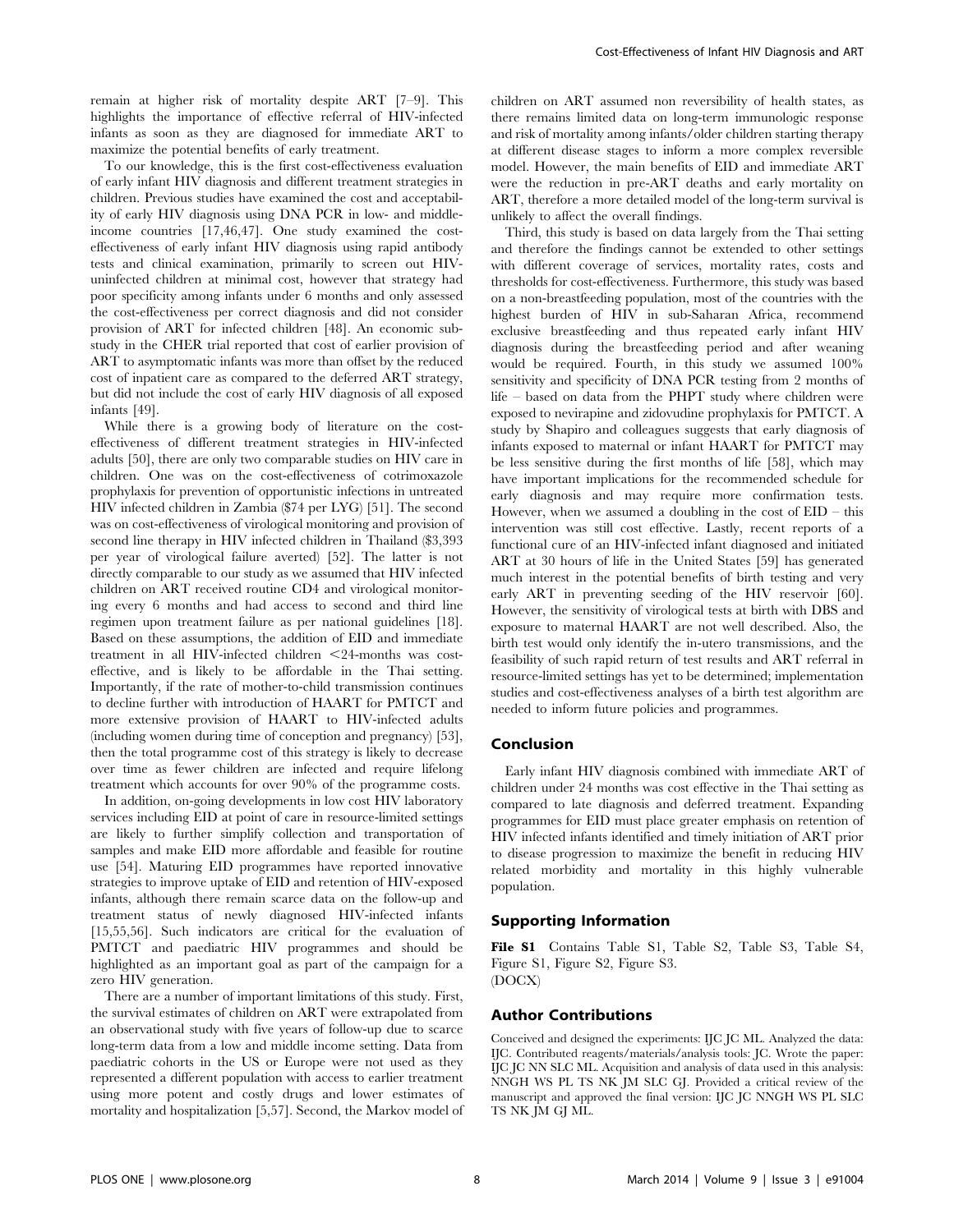- 1. UNAIDS (2012) Together we will end AIDS. Available on http://www.unaids. org/en/media/unaids/contentassets/documents/epidemiology/2012/ 20120725\_Together\_we\_will\_end\_AIDS\_en.pdf Accessed 2 February 2013.
- 2. Newell M-L, Coovadia H, Cortina-Borja M, Rollins N, Gaillard P, et al. (2004) Mortality of infected and uninfected infants born to HIV-infected mothers in Africa: a pooled analysis. The Lancet 364: 1236–1243.
- 3. Becquet R, Marston M, Dabis F, Moulton LH, Gray G, et al. (2012) Children who acquire HIV infection perinatally are at higher risk of early death than those acquiring infection through breastmilk: a meta-analysis. PLoS One 7: e28510.
- 4. Sutcliffe CG, van Dijk JH, Bolton C, Persaud D, Moss WJ (2008) Effectiveness of antiretroviral therapy among HIV-infected children in sub-Saharan Africa. The Lancet Infectious Diseases 8: 477–489.
- 5. Judd A, Doerholt K, Tookey PA, Sharland M, Riordan A, et al. (2007) Morbidity, mortality, and response to treatment by children in the United Kingdom and Ireland with perinatally acquired HIV infection during 1996– 2006: planning for teenage and adult care. Clin Infect Dis 45: 918–924.
- 6. The KIDS-ART-LINC Collaboration (2008) Low Risk of Death, but Substantial Program Attrition, in Pediatric HIV Treatment Cohorts in Sub-Saharan Africa. JAIDS Journal of Acquired Immune Deficiency Syndromes 49: 523–531.
- 7. Sauvageot D, Schaefer M, Olson D, Pujades-Rodriguez M, O'Brien DP (2010) Antiretroviral therapy outcomes in resource-limited settings for HIV-infected children <5 years of age. Pediatrics 125: e1039–1047.
- 8. Bolton-Moore C, Mubiana-Mbewe M, Cantrell RA, Chintu N, Stringer EM, et al. (2007) Clinical outcomes and CD4 cell response in children receiving antiretroviral therapy at primary health care facilities in Zambia. JAMA 298: 1888–1899.
- 9. Collins IJ, Jourdain G, Hansudewechakul R, Kanjanavanit S, Hongsiriwon S, et al. (2010) Long-term survival of HIV-infected children receiving antiretroviral therapy in Thailand: a 5-year observational cohort study. Clin Infect Dis 51: 1449–1457.
- 10. Violari A, Cotton MF, Gibb DM, Babiker AG, Steyn J, et al. (2008) Early antiretroviral therapy and mortality among HIV-infected infants. New England Journal of Medicine 359: 2233–2244.
- 11. World Health Organization (2008) Paediatric HIV Antiretroviral Therapy and Care guideline review: Report of the WHO Technical Reference Group Paediatric HIV/ART Care Guideline Group Meeting. Available at http:// www.who.int/hiv/pub/paediatric/WHO\_Paediatric\_ART\_guideline\_rev\_ mreport\_2008.pdf. Accessed 10 April 2010.
- 12. World Health Organization (2010) Antiretroviral therapy of HIV infection in infants and children: Towards universal access. Recommendations for a public healthapproach. Available at http://whqlibdoc.who.int/publications/2010/ 9789241599801\_eng.pdf. Accessed 19 February 2013.
- 13. World Health Organization (2013) Consolidated guidelines on the use of antiretroviral drugs for treating and preventing HIV infection: Recommendations for a public health approach. Available at http://www.who.int/hiv/pub/ guidelines/arv2013/en/index.html. Accessed 14 August 2013.
- 14. World Health Organization (2011) Global HIV/AIDS Response: Epidemic update and health sector progress towards Universal Access Progress Report. Available at: http://www.who.int/hiv/pub/progress\_report2011/summary\_en. pdf. Accessed 10th February 2012.
- 15. Naiwatanakul T, Voramongkol N, Lolekha R, Kullerk N, Thaisri H, et al. (2012) Uptake of Thailand's National Program for early infant HIV diagnosis and infant HIV-infection outcomes, 2007–2010. Abstract no. WEPE159 19th International AIDS Conference. Washington D.C., USA.
- 16. World Health Organization (2006) Antiretroviral therapy of HIV infection in infants and children in resource-limited settings: towards universal access. Recommendations for a public health approach. Available at: http://www.who. int/hiv/pub/guidelines/WHOpaediatric.pdf. Accessed 10 April 2010.
- 17. Ciaranello AL, Park JE, Ramirez-Avila L, Freedberg KA, Walensky RP, et al. (2011) Early infant HIV-1 diagnosis programs in resource-limited settings: opportunities for improved outcomes and more cost-effective interventions. BMC Med 9: 59.
- 18. Puthanakit T, Tangsathapornpong A, Ananworanich J, Wongsawat J., Suntrattiwong P, et al. (2010) Thai national guidelines for the use of antiretroviral therapy in pediatric HIV infection in 2010. Asian Biomedicine 4: 505–513.
- 19. Ngo-Giang-Huong N, Khamduang W, Leurent B, Collins I, Nantasen I, et al. (2008) Early HIV-1 Diagnosis Using In-House Real-Time PCR Amplification on Dried Blood Spots for Infants in Remote and Resource-Limited Settings. JAIDS Journal of Acquired Immune Deficiency Syndromes 49: 465–471.
- 20. Lewis J, Walker AS, Castro H, De Rossi A, Gibb DM, et al. (2012) Age and CD4 Count at Initiation of Antiretroviral Therapy in HIV-Infected Children: Effects on Long-term T-Cell Reconstitution. Journal of Infectious Diseases 205: 548– 556.
- 21. Patel K, Hernan MA, Williams PL, Seeger JD, McIntosh K, et al. (2008) Longterm effects of highly active antiretroviral therapy on CD4+ cell evolution among children and adolescents infected with HIV: 5 years and counting. Clin Infect Dis 46: 1751–1760.
- 22. Collins IJ, Cairns J, Jourdain G, Fregonese F, Nantarukchaikul M, et al. (2012) Hospitalization trends, costs, and risk factors in HIV-infected children on antiretroviral therapy. AIDS 26: 1943–1952.
- 23. Lallemant M, Jourdain G, Le Coeur S, Kim S, Koetsawang S, et al. (2000) A trial of shortened zidovudine regimens to prevent mother-to-child transmission of human immunodeficiency virus type 1. Perinatal HIV Prevention Trial (Thailand) Investigators. N Engl J Med 343: 982–991.
- 24. Lallemant M, Jourdain G, Le Coeur S, Mary JY, Ngo-Giang-Huong N, et al. (2004) Single-dose perinatal nevirapine plus standard zidovudine to prevent mother-to-child transmission of HIV-1 in Thailand. N Engl J Med 351: 217– 228.
- 25. Sirirungsi W, Samleerat T, Ngo-Giang-Huong N, Collins IJ, Khamduang W, et al. (2013) Thailand National Program for Early Infant HIV Diagnosis: Six-year Experience using Real-time DNA PCR on Dried Blood Spots (Abstract no. O\_16). 5th International Workshop on HIV Pediatrics. Kuala Lumpur, Malaysia.
- 26. Marston M, Zaba B, Salomon JA, Brahmbhatt H, Bagenda D (2005) Estimating the net effect of HIV on child mortality in African populations affected by generalized HIV epidemics. J Acquir Immune Defic Syndr 38: 219–227.
- 27. Tovo PA, de Martino M, Gabiano C, Cappello N, D'Elia R, et al. (1992) Prognostic factors and survival in children with perinatal HIV-1 infection. The Italian Register for HIV Infections in Children. Lancet 339: 1249–1253.
- 28. European Collaborative S (2001) Fluctuations in Symptoms in Human Immunodeficiency Virus-Infected Children: The First 10 Years of Life. Pediatrics 108: 116–122.
- 29. Chearskul S, Chotpitayasunondh T, Simonds RJ, Wanprapar N, Waranawat N, et al. (2002) Survival, Disease Manifestations, and Early Predictors of Disease Progression Among Children With Perinatal Human Immunodeficiency Virus Infection in Thailand. Pediatrics 110: e25–.
- 30. The World Bank (2011) World Development Indicators. Avalaible on http:// databank.worldbank.org/data/home.aspx. Accessed 10 November 2012. 31. Clinton Foundation (2009) HIV/AIDS Diagnostic Pricing Outlook. Available
- http://www.who.int/hiv/topics/treatment/costing\_clinton\_diagnostic.pdf. Accessed 2 October 2012.
- 32. Harling G, Wood R (2007) The evolving cost of HIV in South Africa: changes in health care cost with duration on antiretroviral therapy for public sector patients. J Acquir Immune Defic Syndr 45: 348–354.
- 33. Teerawattananon Y, Chaikledkaew U., (2008) Thai health technology assessment guideline development. J Med Assoc Thai 91: S2: S11–15.
- 34. WHO-CHOICE (2003) Making Choices in Health: WHO Guide to Cost Effectiveness Analysis. In: Tan-Torres Edeger T, Baltussen R, Adam T, Hutubessy R, Acharya A et al., editors: WHO. Available: http://www.who.int/ choice/publications/p\_2003\_generalised\_cea.pdf. Accessed 20 January 2009.
- 35. Briggs A CK, Sculpher M (2006) Decision modelling for health economic valuation: Oxford University Press.
- 36. Plipat T, Naiwatanakul T, Rattanasuporn N, Sangwanloy O, Amornwichet P, et al. (2007) Reduction in mother-to-child transmission of HIV in Thailand, 2001– 2003: results from population-based surveillance in six provinces. AIDS 21: 145– 151.
- 37. Phanuphak N, Lolekha R., Chokephaibulkit K., Voramongkol N., Boonsuk S., Limtrakul A., Limpanyalert P., Chasombat S., Thanprasertsuki S., Leechawengwong M., for the Thai National HIV Guidelines Working Group, (2010) Thai national guidelines for the prevention of mother to child transmission of HIV: March 2010. Asian Biomedicine 4: 529–540.
- 38. Teerawattananon Y, Vos T, Tangcharoensathien V, Mugford M (2005) Costeffectiveness of models for prevention of vertical HIV transmission - voluntary counseling and testing and choices of drug regimen. Cost Effectiveness and Resource Allocation 3: 7.
- 39. Goetghebuer T, Le Chenadec J, Haelterman E, Galli L, Dollfus C, et al. (2012) Short- and long-term immunological and virological outcome in HIV-infected infants according to the age at antiretroviral treatment initiation. Clin Infect Dis 54: 878–881.
- 40. Judd A, European Pregnancy and Paediatric HIV Cohort Collaboration (EPPICC) study group in EuroCoord (2011) Early antiretroviral therapy in HIV-1-infected infants, 1996–2008: treatment response and duration of first-line regimens. AIDS 25: 2279–2287.
- 41. Ruel TD, Boivin MJ, Boal HE, Bangirana P, Charlebois E, et al. (2012) Neurocognitive and Motor Deficits in HIV-Infected Ugandan Children With High CD4 Cell Counts. Clinical Infectious Diseases 54: 1001–1009.
- 42. Smith R, Chernoff M, Williams PL, Malee KM, Sirois PA, et al. (2012) Impact of HIV Severity on Cognitive and Adaptive Functioning During Childhood and Adolescence. The Pediatric Infectious Disease Journal 31: 592–598 510.1097/ INF.1090b1013e318253844b.
- 43. Puthanakit T, Ananworanich J, Vonthanak S, Kosalaraksa P, Hansudewechakul R, et al. (2013) Cognitive Function and Neurodevelopmental Outcomes in HIV-Infected Children Older than 1 Year of Age Randomized to Early Versus Deferred Antiretroviral Therapy: The PREDICT Neurodevelopmental Study. Pediatr Infect Dis J.
- 44. Laughton B, Cornell M, Grove D, Kidd M, Springer PE, et al. (2012) Early antiretroviral therapy improves neurodevelopmental outcomes in infants. AIDS 26: 1685–1690.